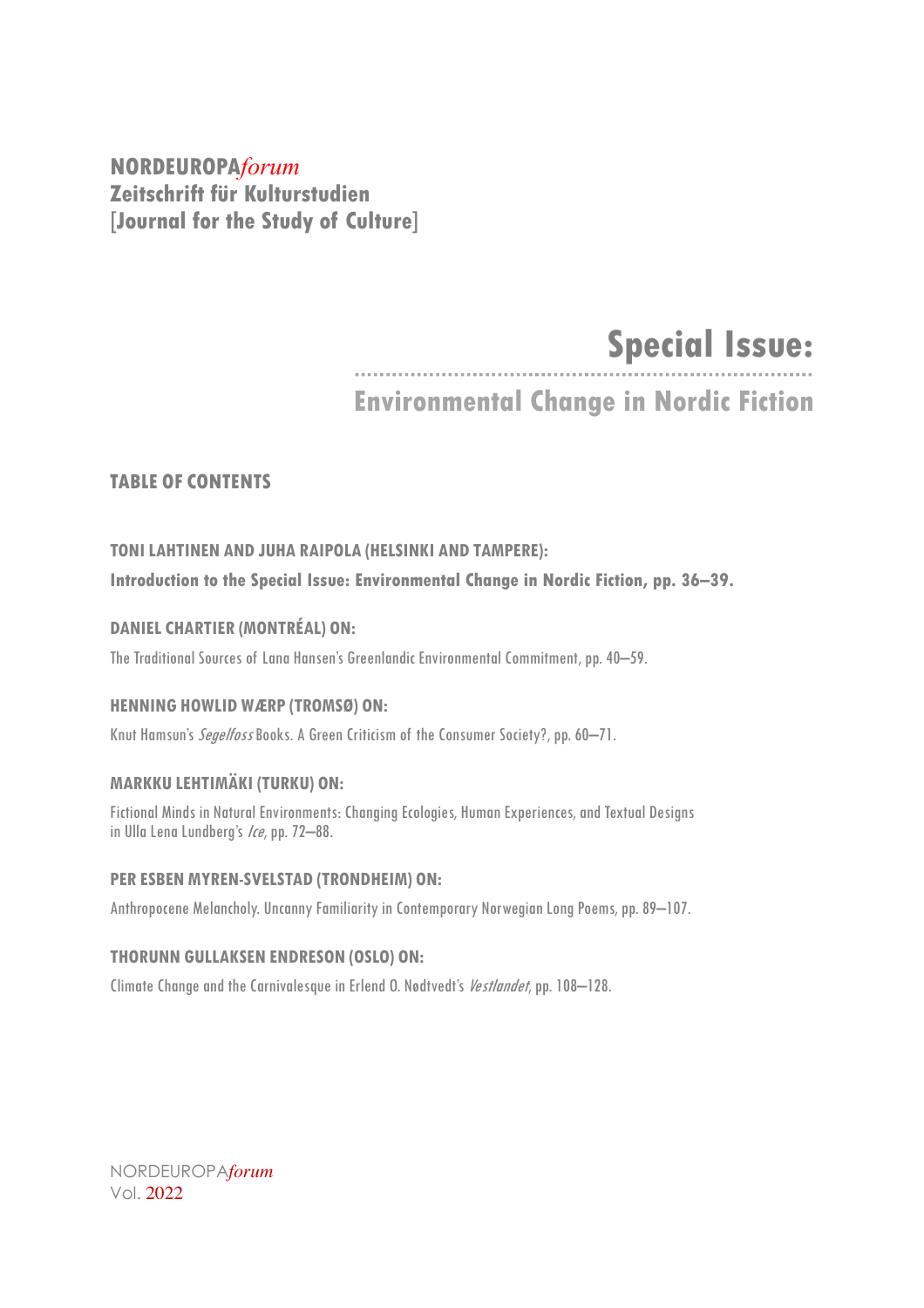## **Toni Lahtinen and Juha Raipola (Helsinki and Tampere):**

# **Introduction to the Special Issue: Environmental Change in Nordic Fiction**

The five research articles published in this special issue of NORDEUROPA forum were originally presented as papers at the third workshop of the *Ecocritical Network for Scandinavian Studies* (ENSCAN), which had the overarching theme of »Environmental Change in Nordic Fiction«. Held in Tampere, Finland, in November 2019, the workshop provided a platform for scholars to discuss how environmental issues are represented in Nordic fiction across media, and how the physical impact of ecological transformation has affected our environmental imagination.

ENSCAN was conceived as a network for international collaboration between scholars in ecocriticism and environmental humanities, who are working on or are interested in environmental topics related specifically to the literatures and cultures of the Nordic countries. Their research is typically concerned both with the exceptionalism of the Nordic area and the historical and cultural differences between individual Nordic countries. Members of the network share a common interest in ecocriticism and closely related fields such as geocriticism, posthumanism, postcolonial ecocriticism, Arctic studies, island studies, utopian studies, maritime studies, human-animal studies, and urban studies, all in relation to the study of Northern European literatures and cultures.

In today's cultural atmosphere, the topicality of environmental change is heightened by a swift transformation in our current visions and representations of the Nordic environment. Traditionally, imagery of the Nordic and Arctic areas has been heavily influenced by the national Romantic ideas of purity and pristine wilderness, which still inform our common notions about Northern nature. In recent years, however, the Northern environment has become a political hotspot, where the effects of global climate change are readily visible. The Arctic is warming faster than any other region on Earth, and visions of the future in the Nordic region are adopting increasingly concerning qualities. Our workshop sought to address this topic in fiction from a rather broad perspective: we did not intend to limit our perspective on today's ecological challenges, but rather wished to emphasize a historical perspective on how physical changes in the environment are connected to new kinds of cultural representations and new ways of seeing and thinking about the world around us.

**Toni Lahtinen** is a postdoctoral researcher at University of Helsinki and a coordinator of the Ecocritical Network for Scandinavian Studies (ENSCAN). His research interests include ecocriticism, literary history, and climate fiction.

**Juha Raipola** is a postdoctoral researcher at Tampere University and a coordinator of the Ecocritical Network for Scandinavian Studies (ENSCAN). His research interests include narrative theory, ecocriticism, and environmental speculation in Finnish fiction.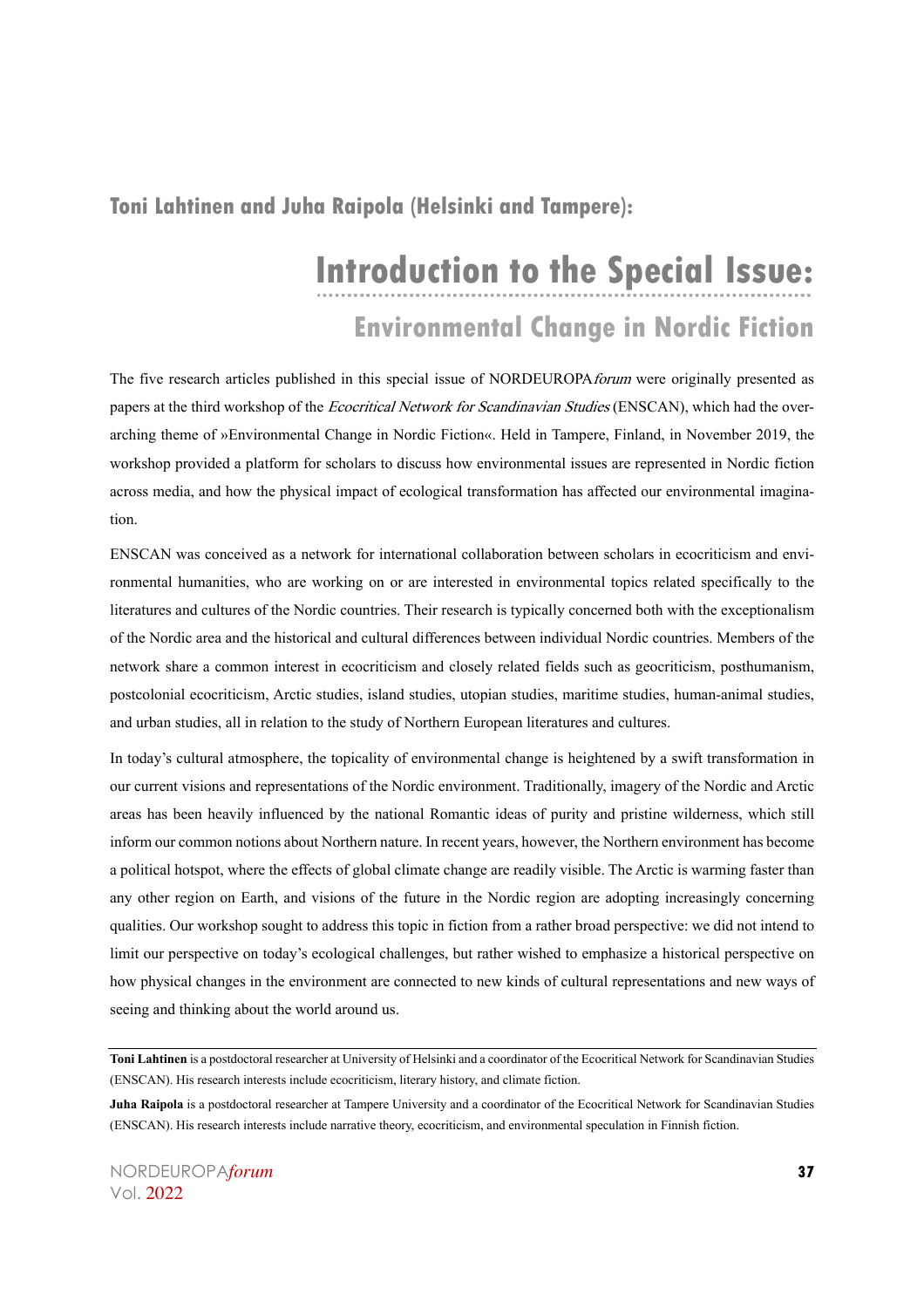#### **Toni Lahtinen and Juha Raipola**

In an earlier ENSCAN-related anthology, *Nordic Narratives of Nature and Environment* (2018), Reinhard Hennig, Anna-Karin Jonasson, and Peter Degerman shed light on the unique quality of the Nordic region in relation to environmental questions. Nordic countries are generally known for their economic prosperity, strong welfare states, social and gender equality, and high levels of education. They have also acquired a reputation for being forerunners in environmental protection, on the regional as well as the international level. This positive image, however, does not seem to be entirely accurate. Considering the United Nations' Sustainable Development goals, there is still a significant need for improvement in the areas of Nordic agricultural systems, energy efficiency, and ecosystem conservation. Significant problems are also generally represented by Nordic levels of material consumption, which are considerably higher than what the goal of sustainability would permit.

This special issue aims to address various environmentally oriented questions relating to this historical and cultural specificity of the Nordic area. In the broadest temporal sense, the articles move from traditional, indigenous environmental knowledge to the birth of modernity and then to the overwhelming contemporary presence of the Anthropocene, the proposed geological epoch of human impact upon Earth's geology and ecosystems.

In the first article, DANIEL CHARTIER focuses on a modern fairytale, *Sila* (2009) by Lana Hansen, an environmental activist and multidisciplinary artist, whose work borrows elements from the Inuit mythology of Greenland. Chartier's analysis of Hansen's work juxtaposes the environmental orientation of the indigenous Inuit culture with wider Western and Nordic notions of ecology. The article proposes that Hansen uses mythological imagery as a political strategy to convince Greenlanders of the urgency of addressing climate change.

HENNING HOWLID WÆRP's article offers an ecocritical viewpoint on the modernist poetics of Knut Hamsun's Segelfoss series (1913, 1915, 1933). With his examination of the roots of modern consumerism, Wærp shows how Nordic practices of markets and consumption have already been culturally addressed in the early stages of modernity.

MARKKU LEHTIMÄKI's article combines ecocriticism with a narratological perspective, contributing to the recent discussion about econarratology. Lehtimäki investigates Finnish-Swedish author Ulla Lundberg's novel Is (2012) as a complex cognitive experiment that integrates portrayals of fictional minds with representations of the Northern environment and non-human nature.

In his analysis of the narrative long poems Urd (2013) by Ruth Lillegraven and Heime mellom istidene (2016) by Guri Sørumgård Botheim, PER ESBEN MYREN SVELSTAD suggests that contemporary Nordic poetry participates in an ongoing dialogue with ecocritical theory. By examining the poems in relation to Timothy Morton's *dark* ecology, Myren Svelstad argues that the Anthropocene can be thought of as an epoch that refutes the idea of locality implied in the reified notion of nature.

Nordic climate fiction often depicts humans in denial about climate change, but Erlend Nødtvedt's carnivalesque novel Vestlandet (2017) offers an alternative narrative. THORUNN GULLAKSEN ENDRESON's Bakhtinian analysis of the novel seeks new ways of making sense of climate change that might ease our current crisis fatigue